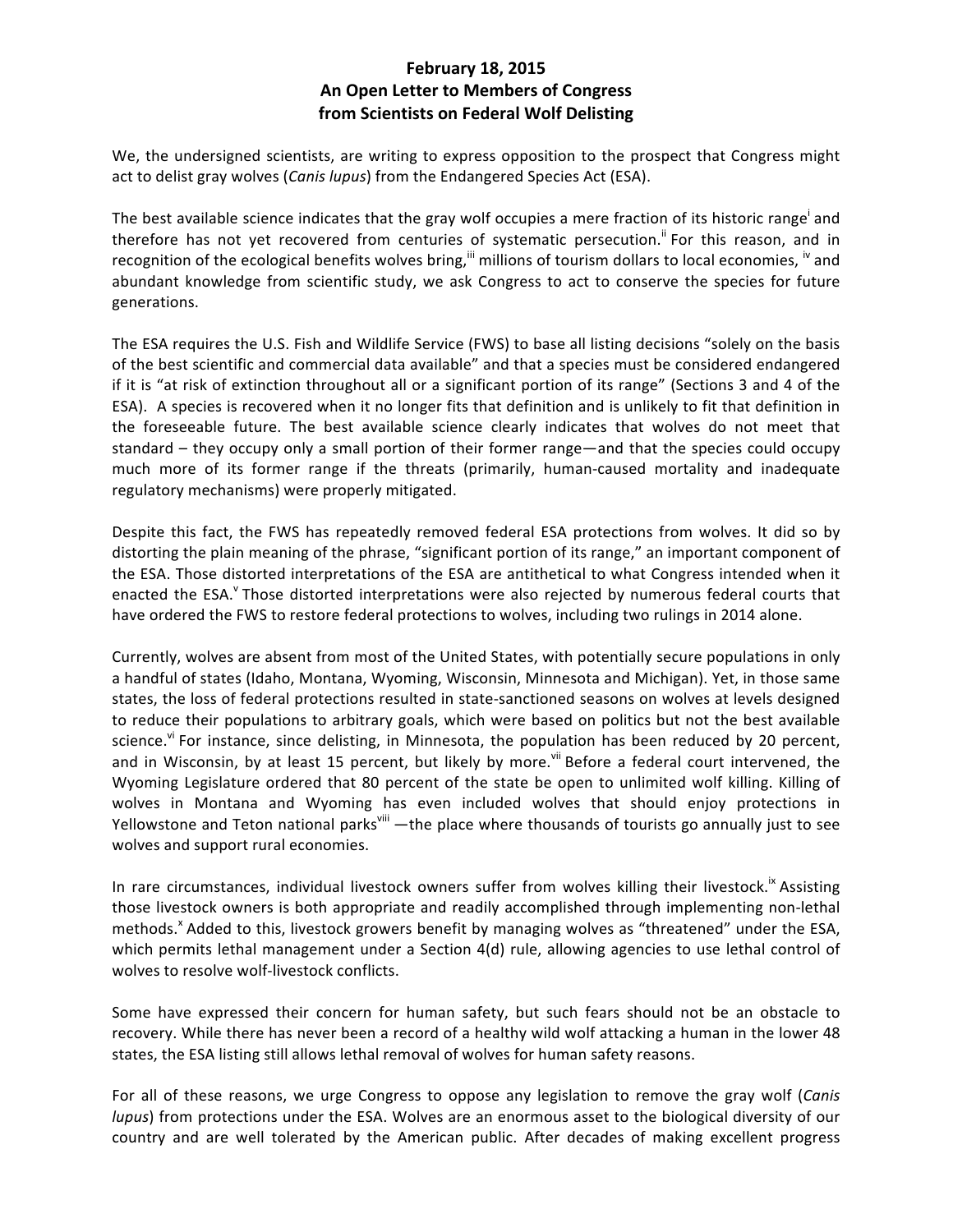toward recovery, it would be a shame to stop before the final goal is accomplished.

Signed:

David M. Armstrong, Ph.D. Professor Emeritus Ecology and Evolutionary Biology University of Colorado Boulder, Colorado

Marc Bekoff, Ph.D. Professor Emeritus Ecology and Evolutionary Biology University of Colorado Boulder, Colorado

Bradley Bergstrom, Ph.D. Professor, Department of Biology Valdosta State University Valdosta, Georgia

Jim Berkelman, Ph.D. Faculty Associate Forest and Wildlife Ecology University of Wisconsin Madison, Wisconsin

Robert L. Beschta, Ph.D. Professor Emeritus Forest Ecosystems and Society Oregon State University Corvallis, Oregon

Goran E. D. Bloomberg, Ph.D. Wildlife Ecologist, retired Lansing, Michigan

Eugenia Bragina, Ph.D. Postdoctoral Research Associate Forest and Wildlife Ecology University of Wisconsin Madison, Wisconsin

Barbara Brower, Ph.D. Professor Geography Department Portland State University Portland, Oregon

Jeremy Bruskotter, Ph.D. Associate Professor School of Environment and Natural Resources Ohio State University Columbus, Ohio

Joseph K. Bump, Ph.D. Assistant Professor School of Forest Resources and Environmental Science Michigan Technological University Houghton, Michigan

Carlos Carroll, Ph.D. Director Klamath Center for Conservation Research Orleans, California

Amanda Cheeseman, Ph.D. Graduate Research Assistant Environmental Science and Forestry State University of New York Syracuse, New York

Robert Evans, M.S. Wildlife Biologist US Forest Service, retired Iron River, Michigan

Tracy S. Feldman, Ph.D. Assistant Professor of Biology Department of Natural and Life Sciences St. Andrews University Laurinburg, North Carolina

Richard Fredrickson, Ph.D. Missoula, Montana

Bob Gillespie, Ph.D. Coordinator Agriculture and Natural Resources Wenatchee Valley College Wenatchee, Washington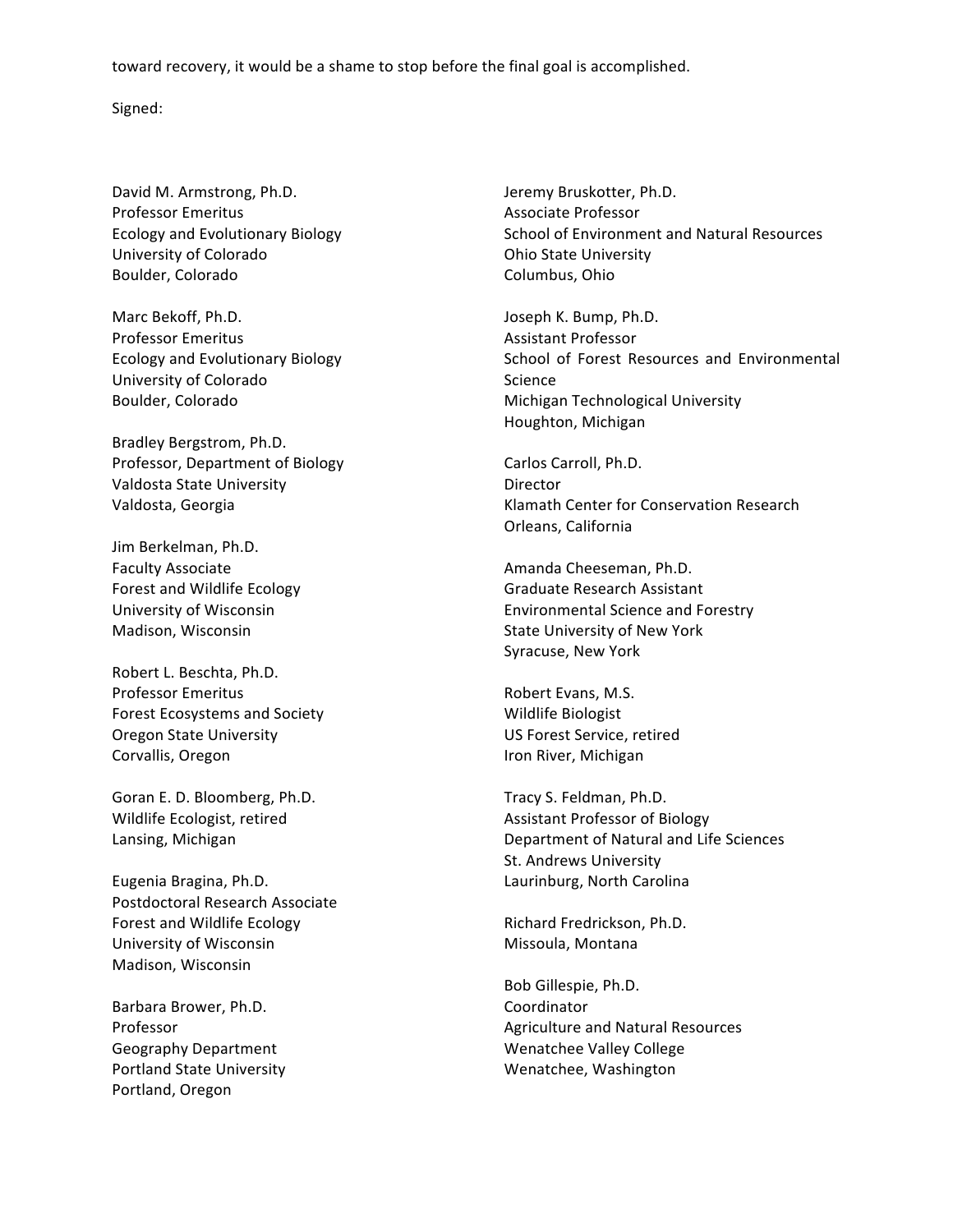Anthony J. Giordano, Ph.D. Executive Director S.P.E.C.I.E.S. Ventura, California

Jacob R. Goheen, Ph.D. Assistant Professor, Department of Zoology & Physiology University of Wyoming Laramie, Wyoming

Craig K. Harris, Ph.D. Associate Professor Department of Sociology Michigan State University East Lansing, Michigan

Philip Hedrick, Ph.D. Ullman Professor of Conservation Biology School of Life Sciences Arizona State University Tempe, Arizona

Gretchen Kaufman, DVM Assistant Director for Global Health Education and Training Paul G. Allen School for Global Animal Health Washington State University Pullman, Washington

Ken Keefover-Ring, Ph.D. Assistant Scientist Department of Entomology University of Wisconsin Madison, Wisconsin

Leah R. Knapp, D.V.M. Professor of Biology Biology Program Director Department of Natural and Physical Sciences **Olivet College** Olivet, Michigan

Theresa L. Kong, Ph.D. Assistant Professor of Biology Biology Department William Rainey Harper College Palatine, Illinois

Ralph Lampman, M.S. Research Biologist Department of Natural Resources Yakama Nation, Prosser, Washington

James M. Le Moine, M.S. Research Laboratory Specialist Ecology and Evolutionary Biology University of Michigan Ann Arbor, Michigan

Jennifer Leonard, Ph.D. Tenured Researcher Department of Integrative Ecology Estación Biológica de Doñana, CSIC Seville, Spain

Richard L. Lindroth, Ph.D. Professor and Associate Dean for Research College of Agricultural and Life Sciences University of Wisconsin Madison, Wisconsin

Yan Linhart Ph.D. Professor of Biology, Emeritus Ecology & Evolutionary Biology University of Colorado El Cerrito, California (currently)

Malcolm R. MacPherson, Ph.D. Scientist Santa Fe, New Mexico

Stephen Malcolm, Ph.D. Professor Department of Biological Sciences Western Michigan University Kalamazoo, Michigan

Jason P. Martina, Ph.D. Assistant Professor of Biology Department of Mathematics and Sciences Our Lady of the Lake University San Antonio, Texas

Lisa Naughton, Ph.D. Professor, Department of Geography University of Wisconsin Madison, Wisconsin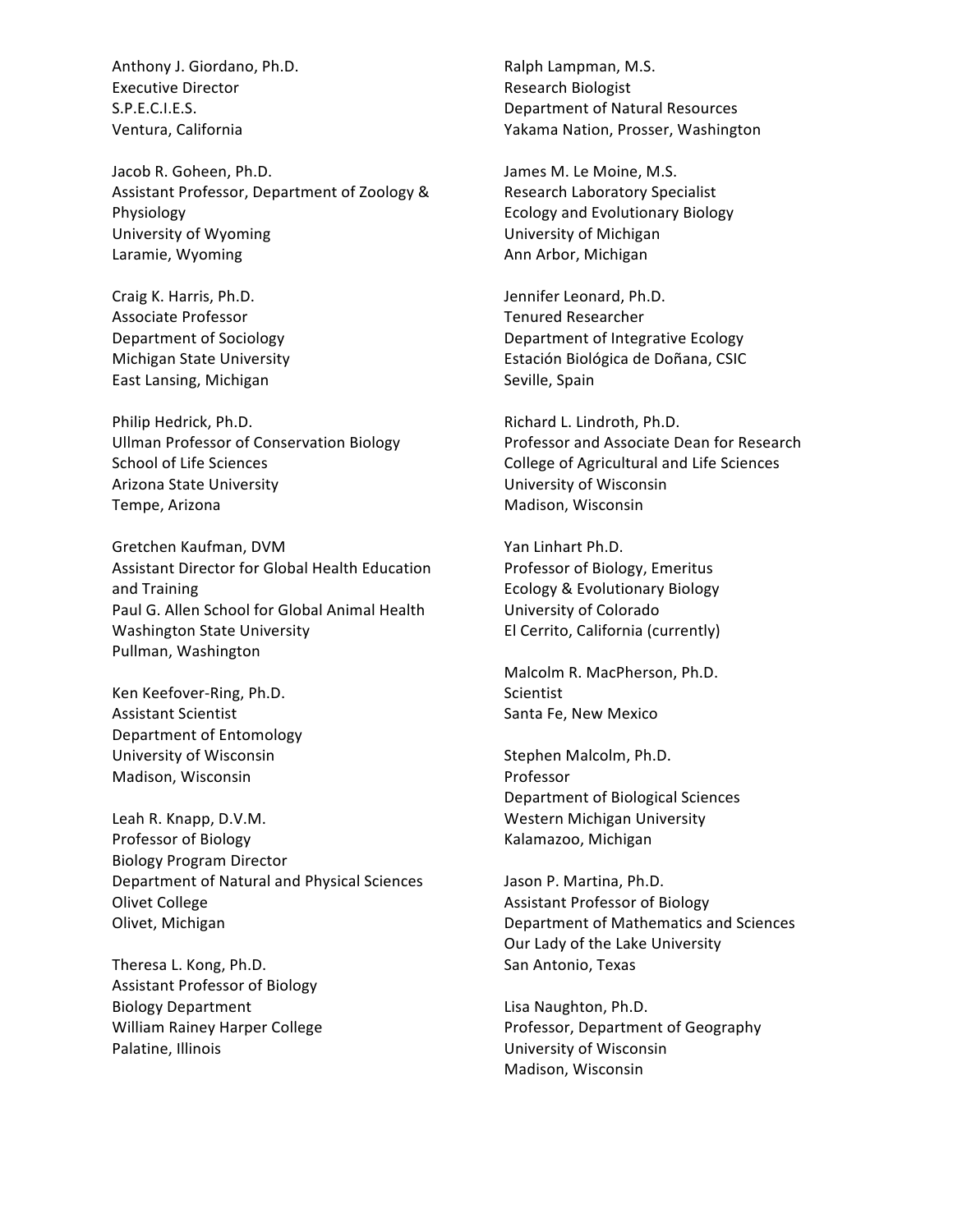Michael Paul Nelson, Ph.D. Ruth H. Spaniol Chair of Renewable Resources and Professor of Environmental Philosophy and Ethics Lead-PI, HJ Andrews LTER Program Department of Forest Ecosystems and Society Oregon State University Corvallis, Oregon

David Parsons, M.S. Carnivore Conservation Biologist The Rewilding Institute Albuquerque, New Mexico

Paul C. Paquet, Ph.D. Adjunct Professor Departments of Geography & Biology University of Victoria Victoria, British Columbia, Canada

Kathleen Perillo, M.S. Professor Biology and Environmental Science Clark College Vancouver, Washington

Rolf Peterson, Ph.D. Robbins Professor of Sustainable Management of the Environment School of Forest Resources and Environmental Science Michigan Technological University Houghton, Michigan

Stuart Pimm, Ph.D. Doris Duke Professor of Conservation Nicholas School of the Environment Duke University Durham, North Carolina

Mike Phillips, M.S. Montana State Senator, and Executive Director Turner Endangered Species Fund Bozeman, Montana

Rich Reading, Ph.D. Associate Research Professor University of Denver Denver, Colorado

William J. Ripple, Ph.D. Distinguished Professor of Ecology Oregon State University Corvallis, Oregon

Daniel D. Roby, Ph.D Professor Department of Fisheries and Wildlife Oregon State University Corvallis, Oregon

Steve Sheffield, Ph.D. Adjunct Professor College of Natural Resources and Environment Virginia Tech Falls Church, Virginia, and Associate Professor Department of Natural Sciences Bowie State University, Maryland

Jeffrey W. Snyder, Ph.D Department of Biology Western Oregon University Monmouth, Oregon

John M. Stewart, Ph.D. Professor Emeritus Psychobiology Northland College Washburn, Wisconsin

Heather Stricker, M.S. Certified Wildlife Biologist, retired Rhinelander, Wisconsin

Michael Soule, Ph.D. Professor Emeritus Environmental Studies UC Santa Cruz; and Founder and First President of Society for Conservation Biology Paonia, Colorado

Adrian Treves, Ph.D. Associate Professor Environmental Studies University of Wisconsin Madison, Wisconsin